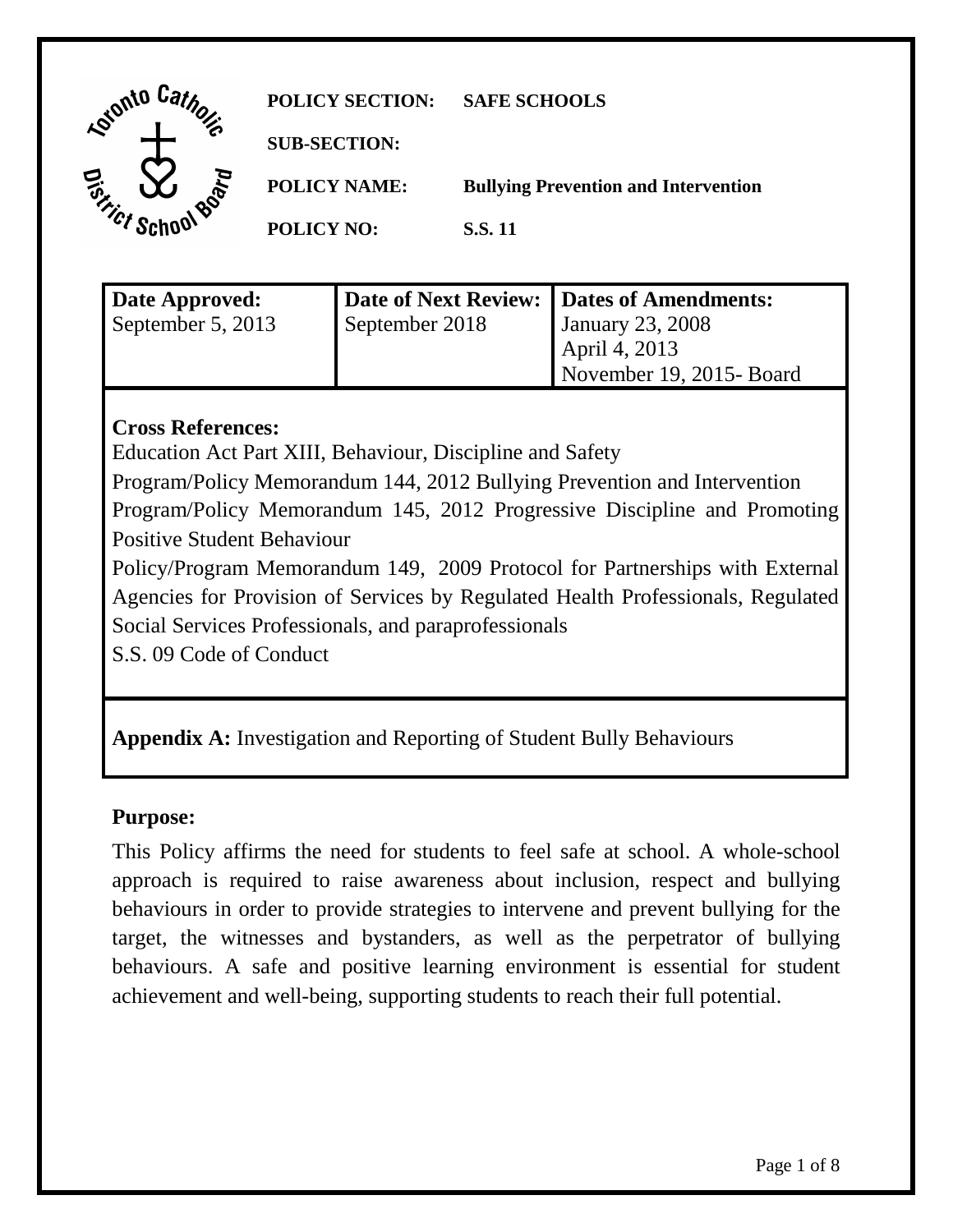| Into C <sub>2</sub>               | <b>POLICY SECTION:</b> | <b>SAFE SCHOOLS</b>                         |
|-----------------------------------|------------------------|---------------------------------------------|
|                                   | <b>SUB-SECTION:</b>    |                                             |
|                                   | <b>POLICY NAME:</b>    | <b>Bullying Prevention and Intervention</b> |
| $\gamma_{\scriptscriptstyle C}$ r | <b>POLICY NO:</b>      | <b>S.S. 11</b>                              |

## **Scope and Responsibility:**

The policy extends to all students of the TCDSB and assigns specific duties to principals and employees of the board to ensure compliance with the policy and legislation. The Director of Education, the Superintendent of Safe Schools, and school principals are responsible for this policy.

## **Alignment with MYSP:**

Living Our Catholic values Strengthening Public Confidence

Fostering Student Achievement and Well-Being

## **Financial Impact:**

The TCDSB Safe Schools Department provides professional learning for TCDSB staff, students and parents in a variety of ways. There would also be costs associated with services provided by external agencies

## **Legal Impact:**

The Education Act requires school boards to develop goals for promoting a positive school climate that is inclusive and accepting of all pupils and for promoting the prevention of bullying. There may be liability that is associated with failure to provide appropriate prevention and intervention strategies to address bullying behaviours occurring at schools.

#### **Policy:**

The Toronto Catholic District School Board is committed to providing safe, healthy, inclusive, equitable and Christ-centered learning environments that support student achievement and well-being. Bullying adversely affects a student's ability to learn and adversely affects the school climate, including healthy relationships. Bullying behaviour will not be accepted on school property, at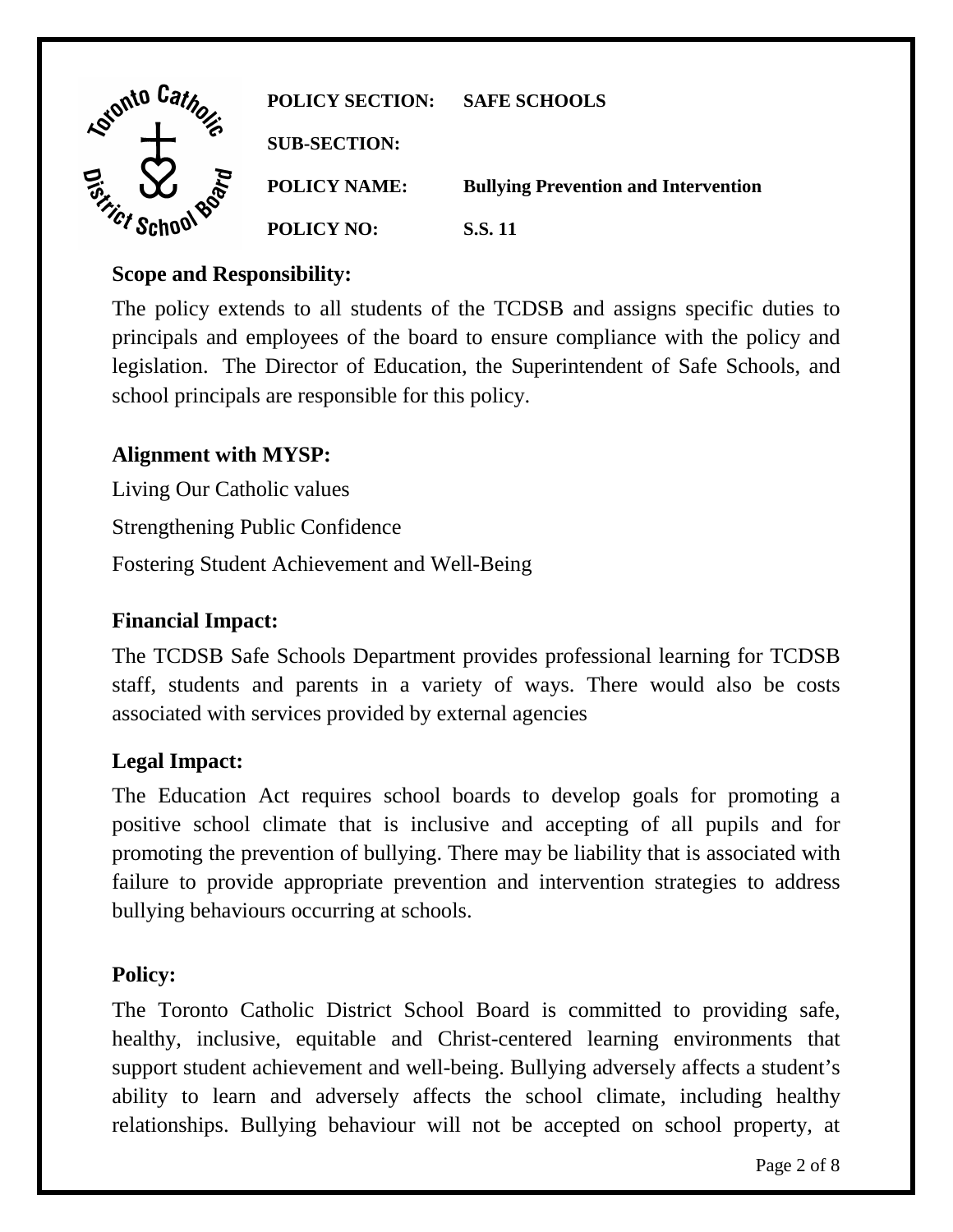

school-related activities, on school buses, or in other circumstances where engaging in bullying behaviours will have an impact on the school climate. Bullying behaviours presented by students will be investigated and addressed promptly by the principal, and supports will be provided for the target(s) of bullying behaviours, the individual(s) responsible for the bullying behaviours, and the witnesses and bystanders of the bullying behaviour.

## **Regulations:**

- 1. Each school in the TCDSB will have a Safe and Accepting Schools Team that will develop a local bullying awareness, prevention and intervention plan consistent with integrating local needs as part of its Safe Schools Plan. The Plan will be posted on each school's portal page.
- 2. Employees of the board must take seriously all allegations of bullying behaviour and act in a timely, sensitive and supportive manner when responding to students who disclose or report bullying incidents.
- 3. Employees, bus drivers, third party service providers, and other individuals identified in the TCDSB Code of Conduct will report to the Principal, as soon as reasonably possible, if they become aware of a student who may have engaged in bullying behaviour or any other activity for which suspension or expulsion must be considered. The Safe Schools Incident Reporting Form-Part I must be completed and submitted to the principal by the end of the school day.
- 4. The Principal will communicate the results of the investigation to the employee who made the written report. Where the principal has taken action in response to the incident of bullying, a copy of Reporting Form-Part I and accompanying documentation will be filed in the student's OSR.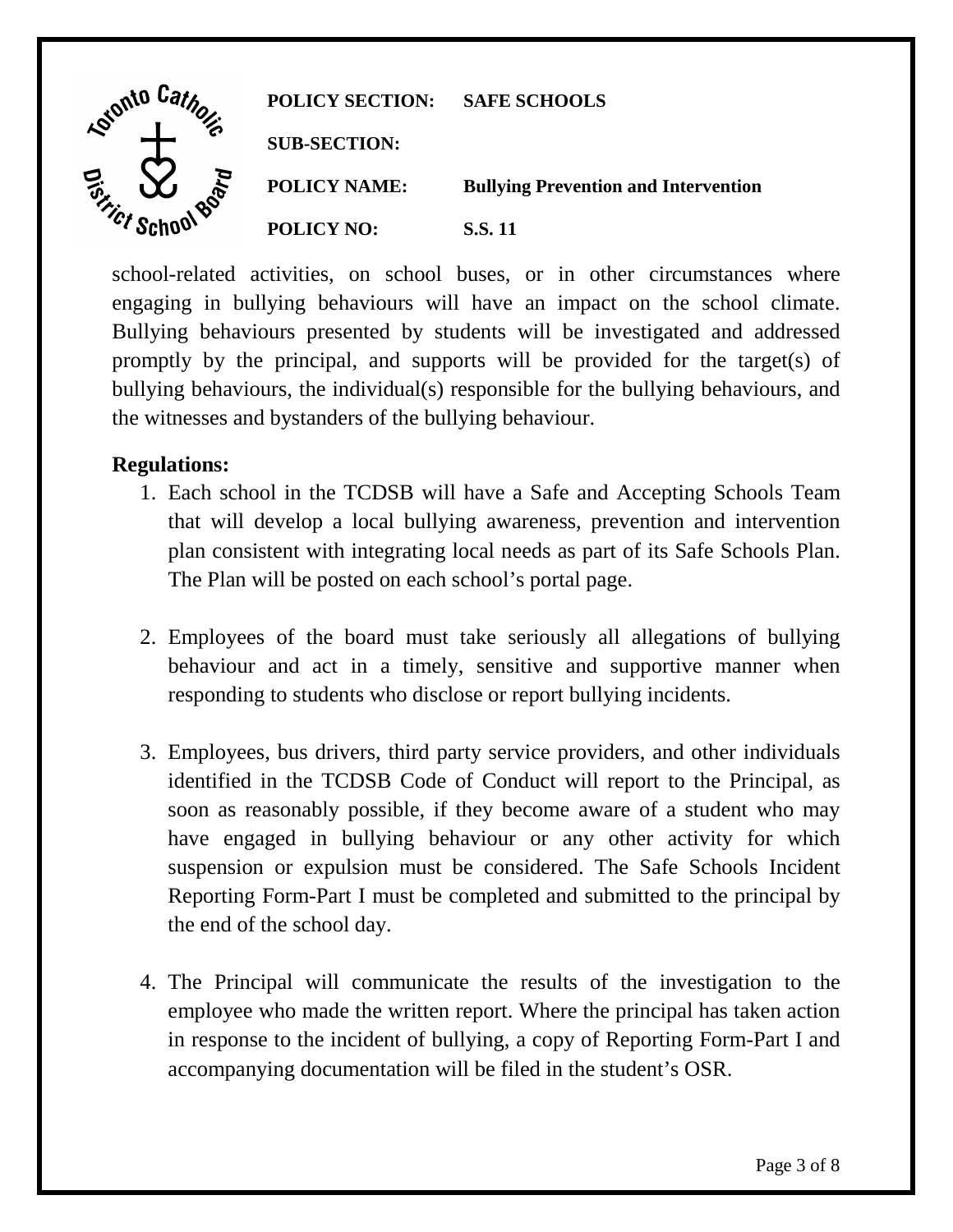| <b>Adonto</b>                    | <b>POLICY SECTION:</b> | <b>SAFE SCHOOLS</b>                         |
|----------------------------------|------------------------|---------------------------------------------|
| a                                | <b>SUB-SECTION:</b>    |                                             |
|                                  | <b>POLICY NAME:</b>    | <b>Bullying Prevention and Intervention</b> |
| $\gamma_{\mathcal{C}f}^{\prime}$ | <b>POLICY NO:</b>      | S.S. 11                                     |

- 5. Principals will investigate any report of bullying and will notify the parent/guardian of the student who was harmed and provide information about the activity that led to the harm, and the steps taken to protect the student's safety. The principal will invite parents/ guardians to discuss the supports that will be provided for their child.
- 6. Principals will notify the parent/guardian of students who perpetrated the bullying behaviours, and provide information about the activity that lead to the harm, the nature of the harm to the other student and the nature of any disciplinary measures taken in response to the activity. The principal will invite parents/guardians to discuss the supports that will be provided for their child.
- 7. If dissatisfied with the supports in place by the principal in response to the complaint, parents are encouraged to contact the area superintendent. If the matter remains unresolved, parents may request that the superintendent inform and consult with the Associate Director or Director in order to reach a resolution.
- 8. Consistent with progressive discipline approaches for correcting inappropriate behaviour, a principal shall consider suspension for a student who engages in bullying behaviours.
- 9. A student will be suspended pending possible expulsion for bullying behaviour if,
	- i. The pupil has previously been suspended for bullying, and the pupil's continuing presence in the school creates an unreasonable risk to the safety of another person.
	- ii. The bullying was motivated by hate, prejudice or bias.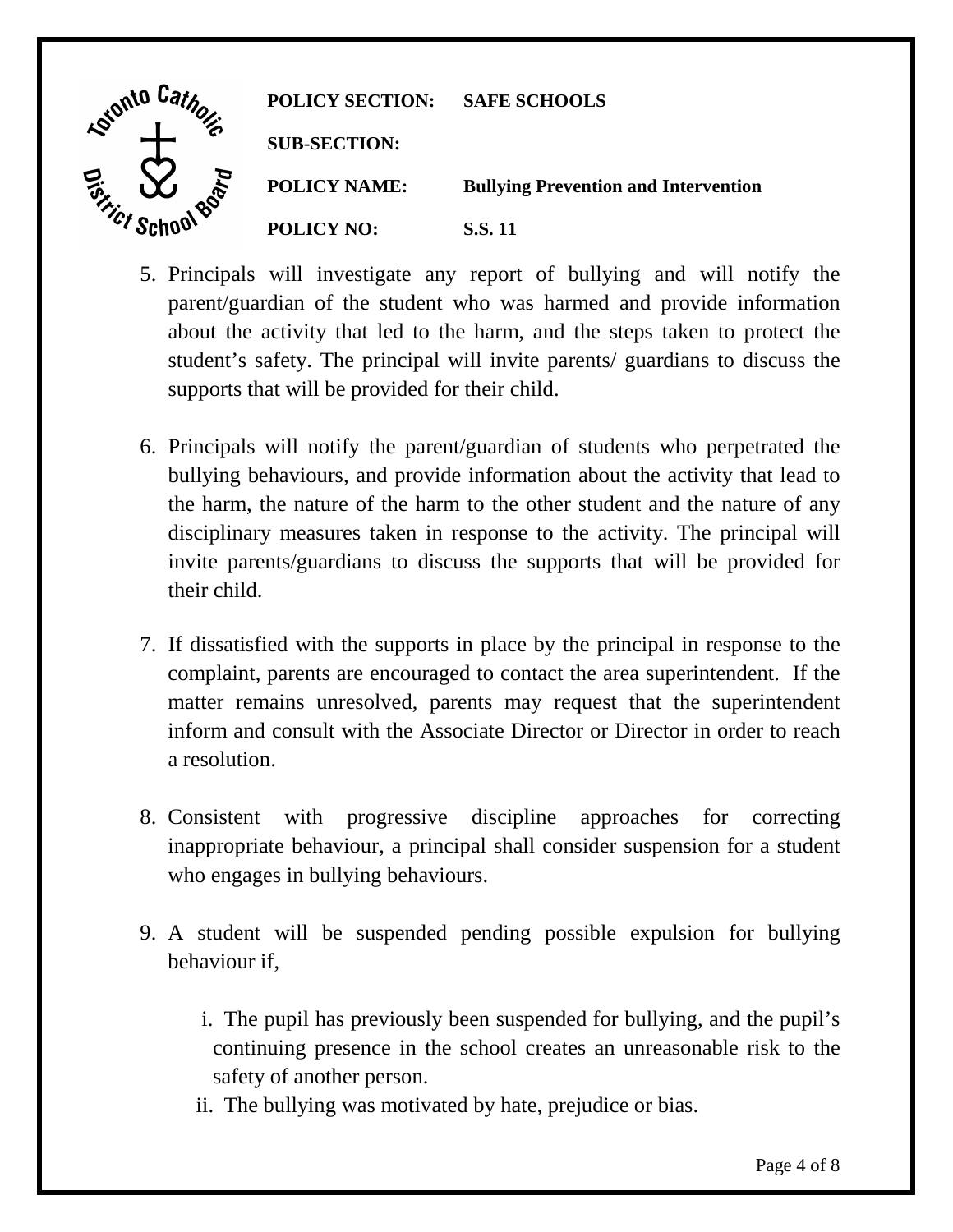| <b>Kointo</b> ' | <b>POLICY SECTION:</b> | <b>SAFE SCHOOLS</b>                         |
|-----------------|------------------------|---------------------------------------------|
|                 | <b>SUB-SECTION:</b>    |                                             |
| ace             | <b>POLICY NAME:</b>    | <b>Bullying Prevention and Intervention</b> |
| $\gamma_{cr}$   | <b>POLICY NO:</b>      | <b>S.S.11</b>                               |

- 10.The principal will ensure resources, programs, intervention and other supports identified in the board bullying awareness and prevention plan are provided to students who have been bullied, students who have witnessed incidents of bullying (bystander) and students who have engaged in bullying behaviour to assist them in developing healthy relationships and practising pro-social behaviours. The programs, intervention and other supports will be provided by school-based employees of the board, and may be provided by external, third party providers as per the TCDSB Protocol.
- 11.The Board will provide annual professional development programs to educate teachers and other school staff about bullying prevention strategies for promoting a positive school climate.
- 12.Schools will provide opportunities for students to participate in bullying prevention and leadership initiatives within their own school.
- 13.The Board will identify safe reporting procedures in bullying awareness, prevention and intervention plans that allow students, parents, guardians and other persons to report incidents of bullying to staff of a school in a way that minimizes the possibility of reprisal and that ensures incidents of bullying are addressed in a timely, sensitive and supportive manner.
- 14.Principals will support students who want to establish and lead activities and organizations that promote a safe and inclusive learning environment, the acceptance of and respect for others and the creation of a positive school climate. These activities and organizations may promote gender equity, anti-racism, an understanding and respect for people with disabilities, or an understanding and respect for people of all sexual orientations and gender identities. The activity or organization must promote a positive school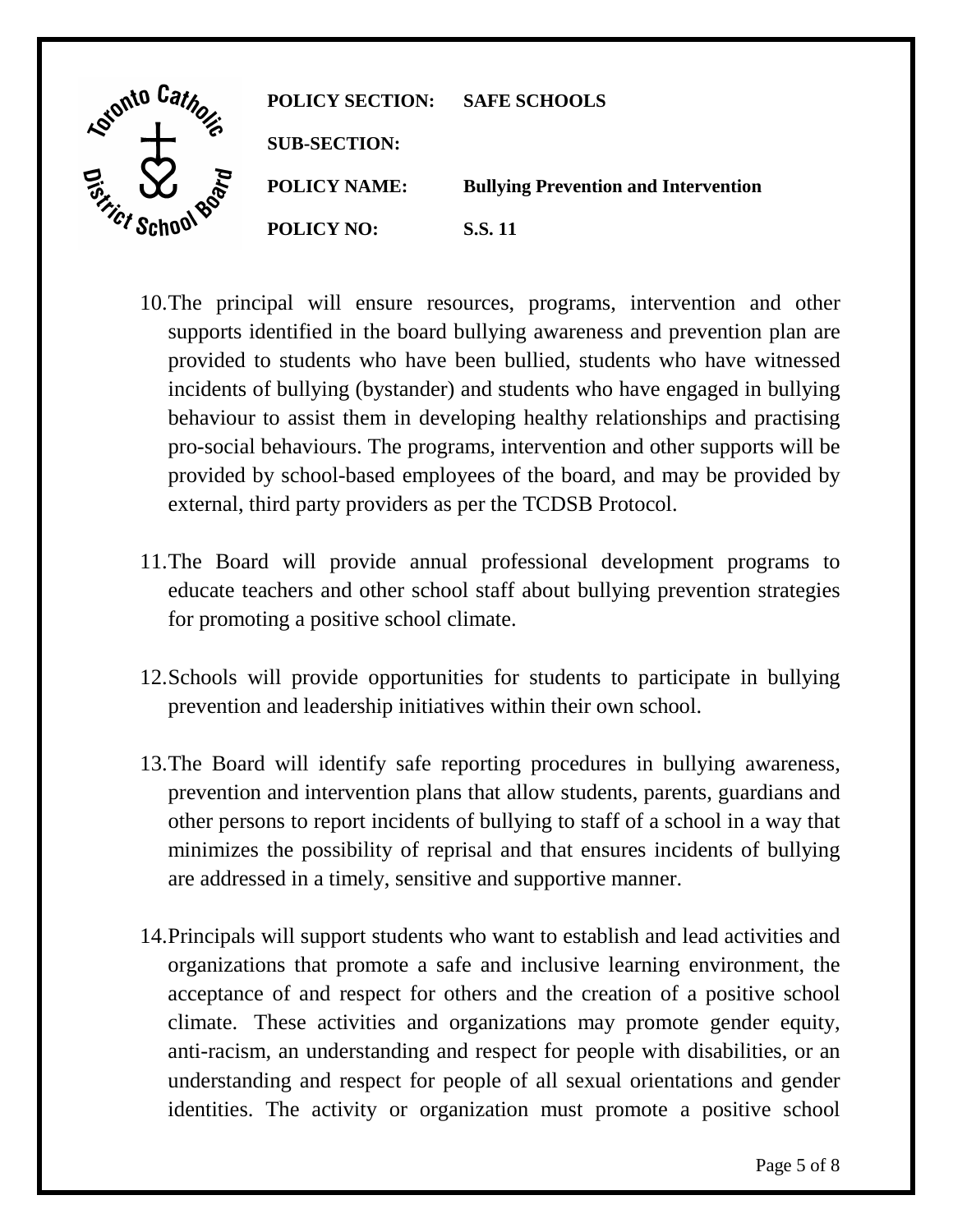

climate that is inclusive and accepting of all students, and must be consistent with Catholic social teachings and the expectations of the Code of Conduct.

- 15.Anonymous surveys will be conducted at least once every two years to collect information from students, staff, parents/guardians in order to develop strategies and initiatives that promote a positive school climate and the prevention of bullying.
- 16.The TCDSB will proclaim the week beginning on the third Sunday in November in each year as Bullying Awareness and Prevention Week.

## **Definitions:**

# **Bullying**

Aggressive and typically repeated behaviour (physical, verbal, electronic, written or other means) by a student where,

- a) the behaviour is intended by the student to have the effect of, or the student ought to know that the behaviour would be likely to have the effect of,
	- i. causing harm, fear or distress to another individual, including physical, psychological, social or academic harm, harm to the individual's reputation or harm to the individual's property, or
	- ii. creating a negative environment at a school for another individual, and
- b) the behaviour occurs in a context where there is a real or perceived power imbalance between the student and the individual based on factors such as size, strength, age, intelligence, peer group power, economic status, social status, religion, ethnic origin, sexual orientation, family circumstances,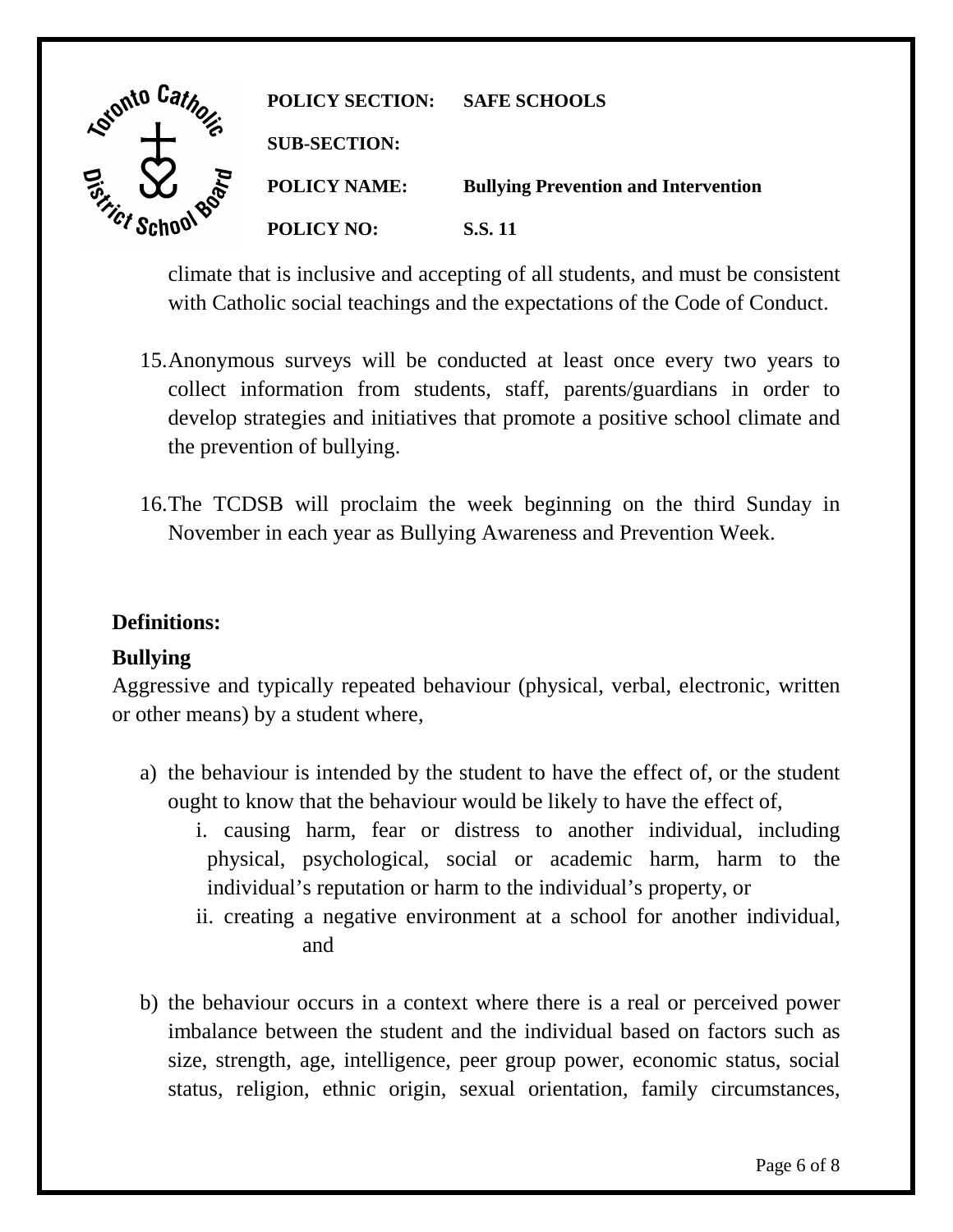| <b>Agionto</b>                           | <b>POLICY SECTION:</b> | <b>SAFE SCHOOLS</b>                         |
|------------------------------------------|------------------------|---------------------------------------------|
|                                          | <b>SUB-SECTION:</b>    |                                             |
|                                          | <b>POLICY NAME:</b>    | <b>Bullying Prevention and Intervention</b> |
| $\gamma_{\mathcal{C}f}^{\phantom{\dag}}$ | <b>POLICY NO:</b>      | S.S. 11                                     |

gender, gender identity, gender expression, race, disability or the receipt of special education.

# **Cyber-bullying**

This is a form of bullying that occurs through the use of technology, including the use of a computer, cellular phone or other electronic devices, using instant/text messaging, social networks, e-mail, websites or any other electronic activities, and involves:

- a) creating a web page or blog in which the creator assumes the identity of another person;
- b) impersonating another person as the author of content or messages posted on the internet; and
- c) communicating material electronically to more than one individual or posting material on a website that may be accessed by one or more individuals.

# **Safe and Accepting School Teams**

Each school must have in place a safe and accepting schools team responsible for fostering a safe, inclusive and accepting school climate. The team must include at least one parent, one teacher, one non-teaching staff member, one community partner, and the principal. The team should include at least one student. The Chairperson of this team must be a staff member.

At TCDSB, members of the safe and accepting school teams will have opportunities to meet, provide input into discussions, review data from the student surveys, and provide advice to the principal about school safety and Ministry of Education initiatives related to school climate and safety.